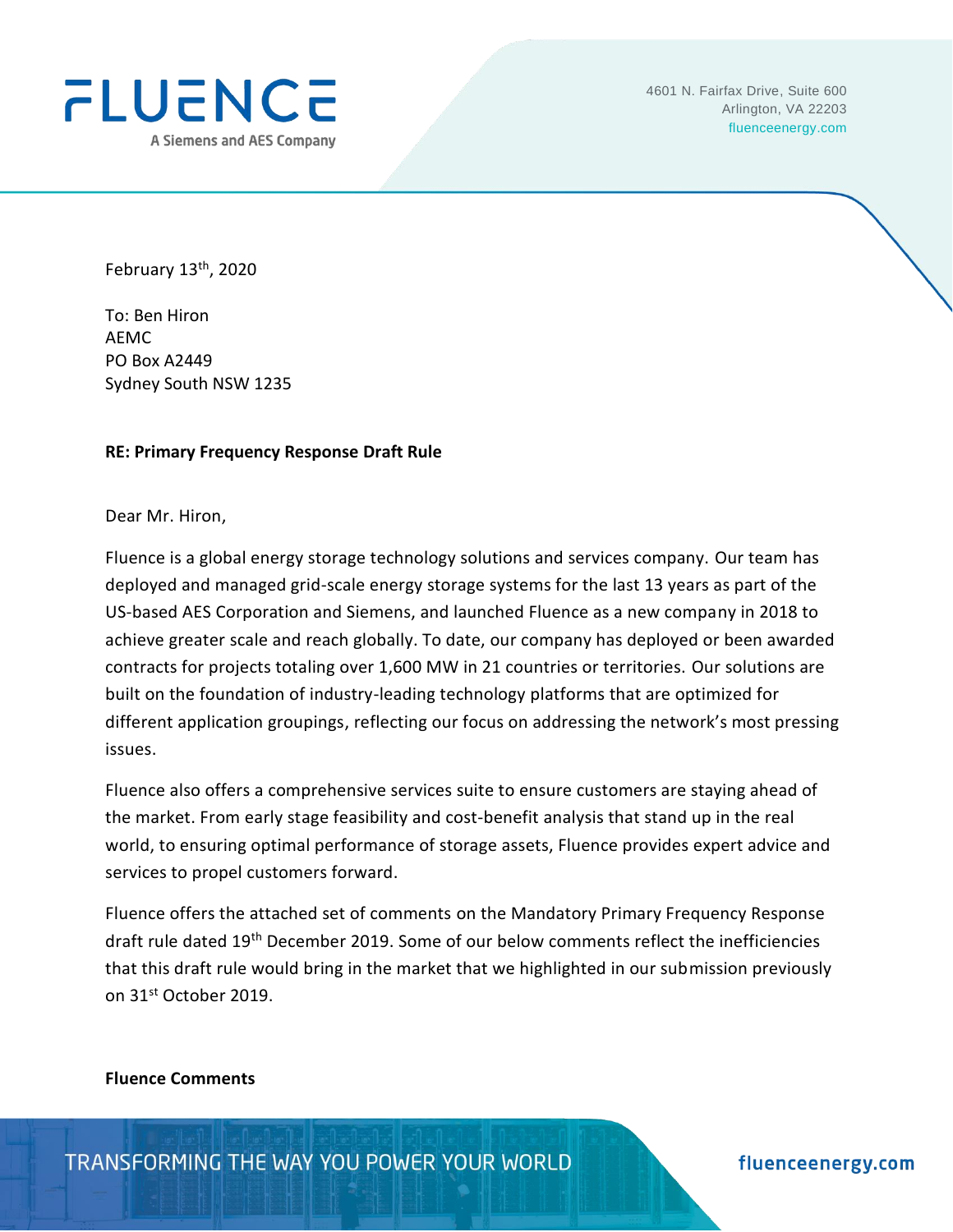

Grid-scale battery-based energy storage resources are the most-cost effective way to provide frequency control and manage the second-to-second fluctuations between supply and demand. Battery-based energy storage is bidirectional—it can both deliver and absorb power from the system at speeds that are significantly faster than traditional generators. As a result, batterybased assets are able to support grid stability with fewer megawatts (MW) of resource compared to traditional generators. This results in lower operating costs, ability to respond faster, and increased network reliability. Battery-based energy storage systems we have supplied are currently providing frequency control in a wide range of power markets, including in the United States, Australia's National Electricity Market, Germany, United Kingdom, Netherlands, Philippines, Chile and Dominican Republic.

A rule has been proposed for the mandatory provision of primary frequency response (PFR) for all scheduled and semi-scheduled generation. With maintaining a stable and secure grid of highest priority as increasing amounts of renewable energy are integration onto the network, AEMO has highlighted that frequency has deviated further and more often outside the operating band than in previous [years/decades]. Noting this, we agree it is necessary for AEMO and AEMC to take action to ensure there is efficient and effective procurement of frequency regulation services. However, we assert that requiring mandatory PFR introduces potentially damaging inefficiencies into the overall operation of the NEM that may provide the needed services in the short term, but leave the NEM lacking in key resources in the medium term.

Fluence acknowledges that the draft rule has indicated a sunset date when the Commission will determine further improvements to the frequency control arrangements to increase the overall economic efficiency of frequency control in the NEM. By carrying out the proposed rule changes, the market will deviate further away from an efficient market, which carries significant risks:

• We acknowledge a short-term intervention may be needed to address the immediate concerns. However, the proposed method would be difficult to un-wind when the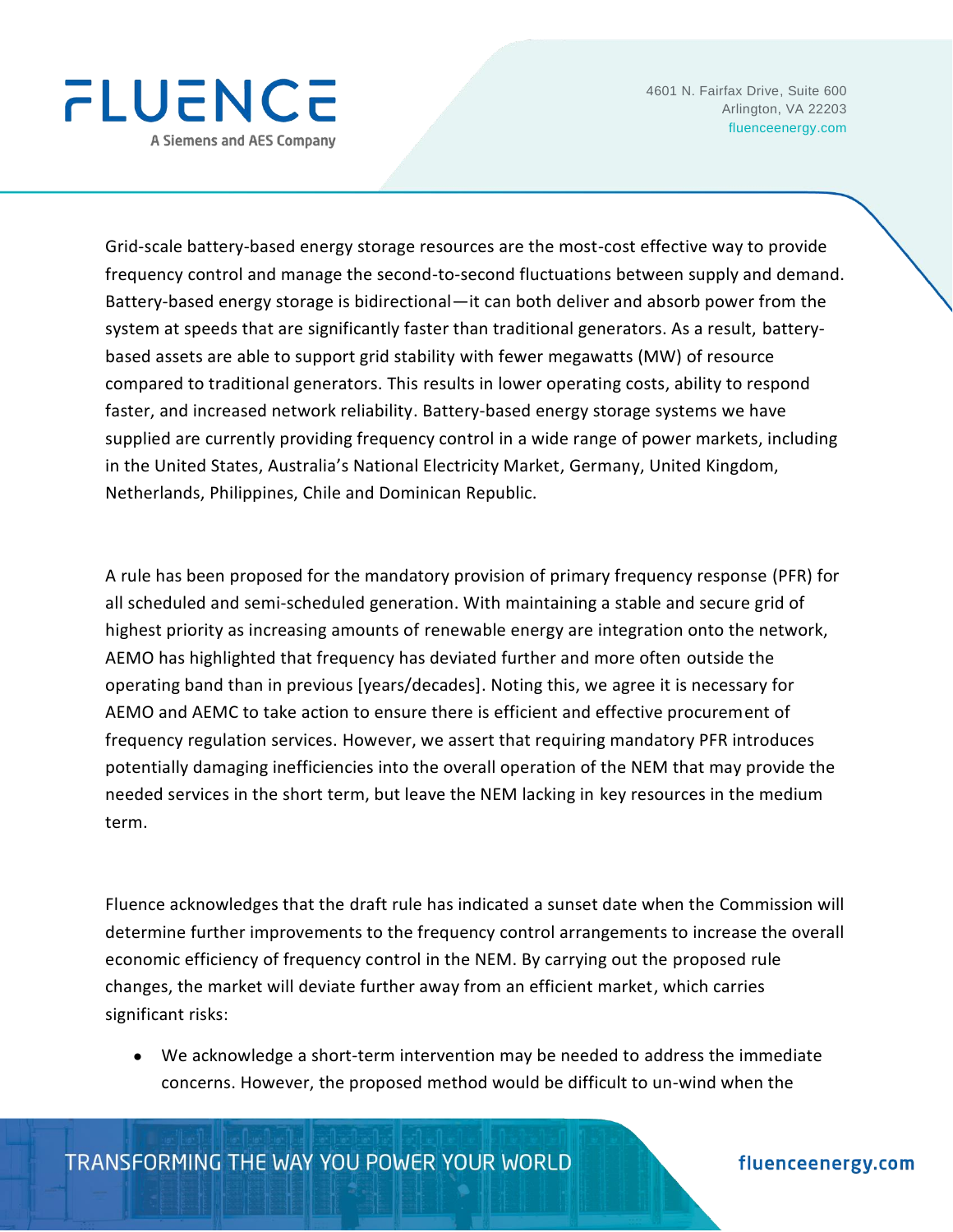

market stabilizes and AEMO is able to consider and put in place a more efficient/economic structure and new market mechanisms that will move to a more selective structure and have this approved by policy makers and regulators.

- Not having a revenue structure to incentivize faster performance will increase the likelihood of needing system improvements in the future as higher performing assets (e.g., batteries) will not be deployed and the NEM will continue its dependence on inefficient resources.
- With a mandatory requirement, there is also the potential for generators to not provide their optimal service for PFR. This will reduce the efficacy of the draft rule in serving its intended purpose. Not only will this result in less highly efficient and capable responders not being built on the grid, the existing assets may underperform, requiring more support for the grid than is anticipated or available.

Incentivizing fast-responding resources that are able to provide high-quality frequency control, is critical for long-term price efficiencies and increased reliability. Without such a mechanism driving market decisions, the long-term improvement of the market will not be possible. We believe that providing the right market structures for incentivizing resources providing fast frequency regulation will lead to lower power prices, reduced frequency related instability issues in the system and significantly higher quality energy delivery. One approach to accomplish this could be to institute a separate Enhanced or Fast Frequency Regulation market, where resources that can respond very quickly are paid a premium for their service and cleared in the market.

One example of how energy storage provides extremely accurate and precise response for frequency deviations is shown in the charts below that were made by PJM, a regional grid operator in the United States. In the PJM<sup>1</sup> regulation market, each MW of energy storage

<sup>1</sup> PJM is the regional transmission organization (RTO) in the United States that coordinates the movement of wholesale electricity in 13 eastern states with 150 GW of peak demand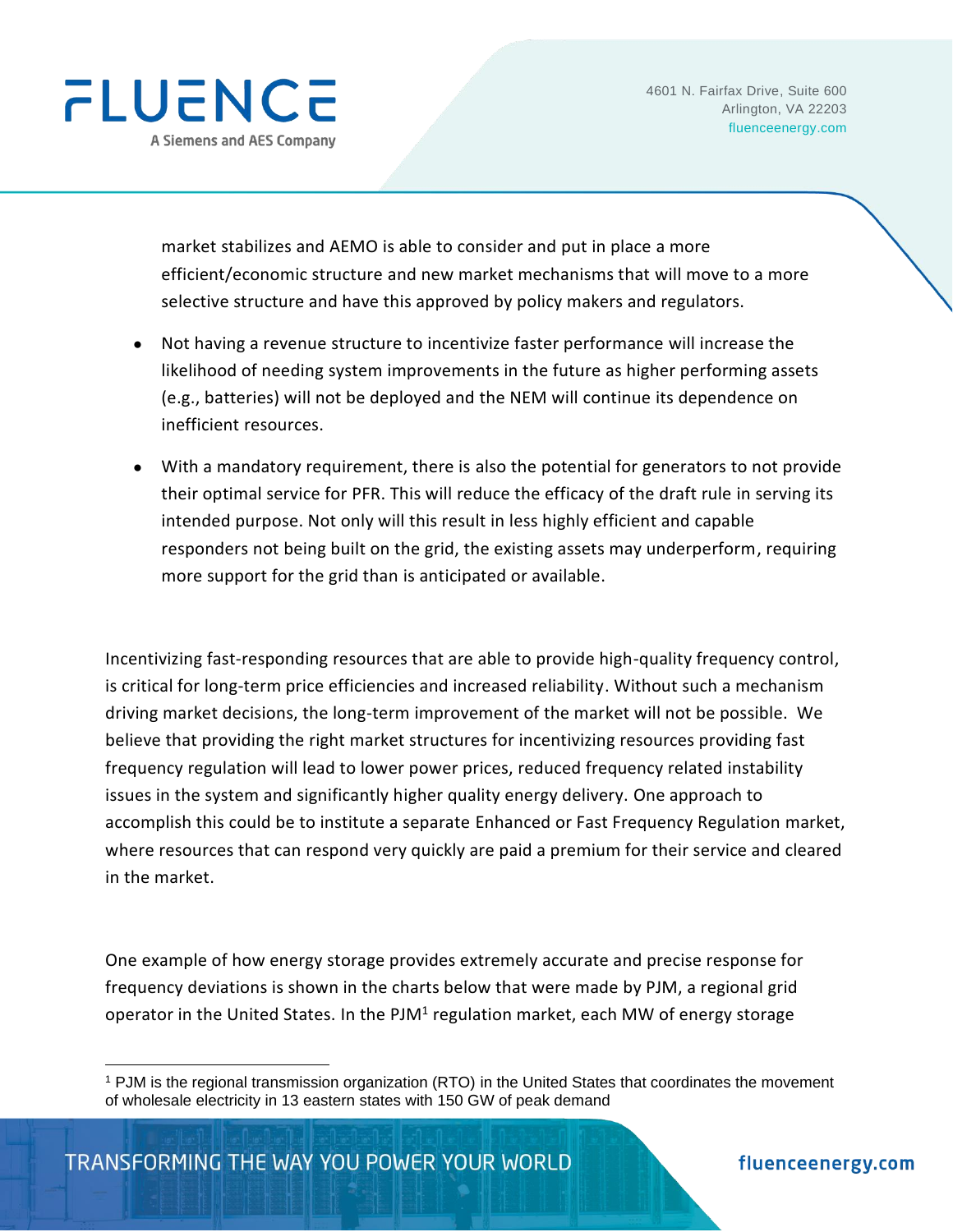

provides regulation service that is the equivalent to more than 2MW of traditional generation based on accuracy and performance. Fluence-supplied energy storage projects in PJM have provided substantial savings to customers and relieved thermal generators of the need to provide frequency regulation. The energy storage projects that Fluence has supplied and help maintain throughout the world over the past decade provide autonomous contingency response to enhance grid reliability while lowering overall system costs.



*Source: PJM*

Energy storage resources can also provide high-quality digital inertia to the grid and increase the ability of generators to tolerate high Rate of Change of Frequency (RoCoF). For example, in a study using data from the Kilroot Energy Storage project in Northern Ireland (which was supplied by Fluence's team), researchers from the Queen's University Belfast found "*360MW of batteries could have provided the same amount of power after 0.1 secs as the inertial response of 3,000 MW of synchronous generators*."<sup>2</sup> The study calculated that in Ireland using batteries for digital inertia could result in up to €19 million in annual savings and 1.4 million metric tons of CO2 by replacing the inertia typically provided by thermal power plants. This high-quality

<sup>2</sup> [http://s2.q4cdn.com/601666628/files/doc\\_presentations/2017/Everoze-Batteries-Beyond-the-Spin.pdf](http://s2.q4cdn.com/601666628/files/doc_presentations/2017/Everoze-Batteries-Beyond-the-Spin.pdf)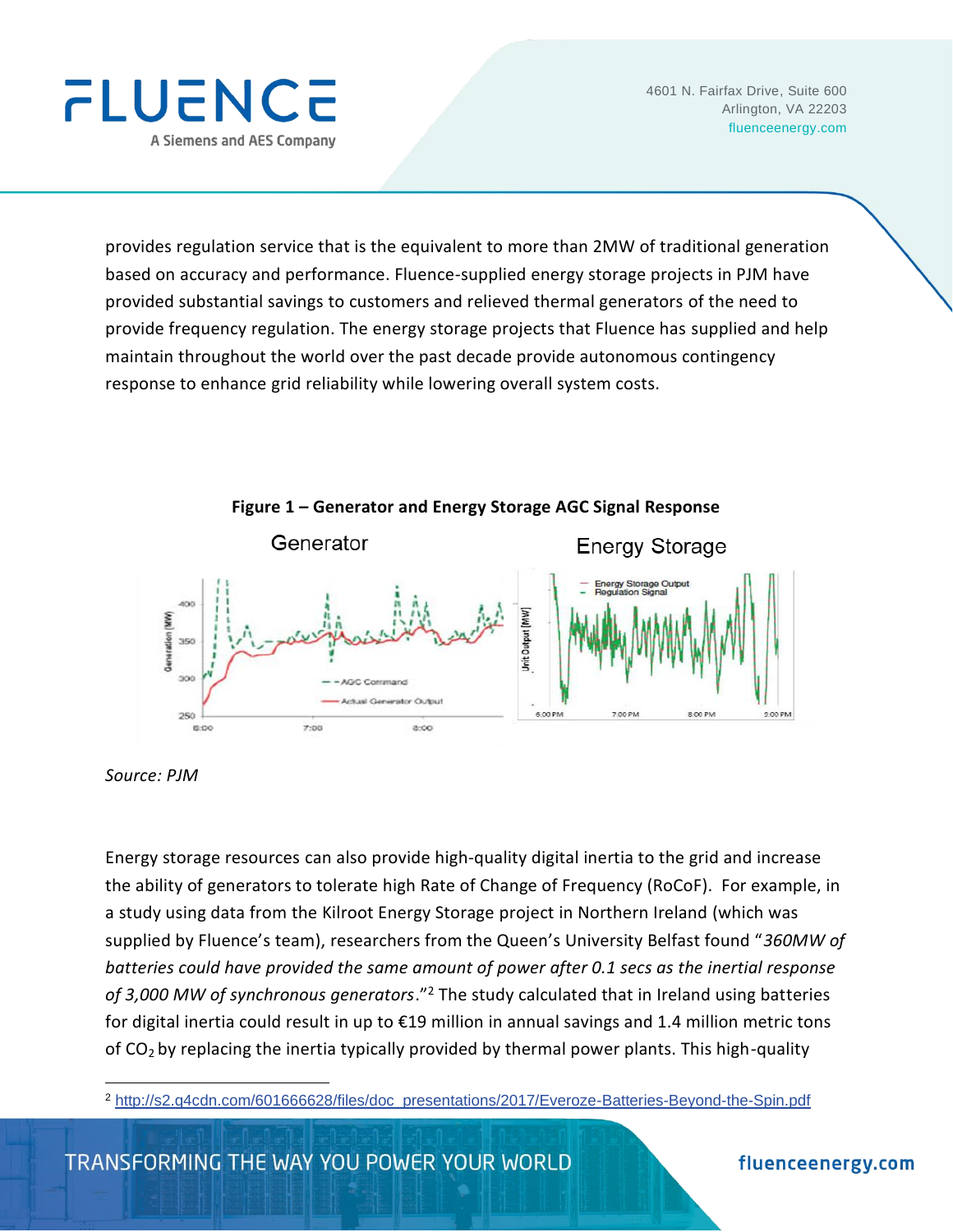

digital inertia will help support the Irish Single Electricity Market grid as it increases the instantaneous proportion of power being delivered by non-synchronous generation sources, such as wind and solar to 75% by 2020.

To consider a simple example: assume 500 MW of thermal resources are available in the market to provide for regulation needs, and the market price is \$20/MW/hr. These resources are, by design, slower-moving and consequently not as accurate. The overall market then incurs a cost equivalent to 500 MW multiplied by \$20/MW/hr multiplied by 8760 hours (in a year); this results in \$88 million per year in regulation costs.

If the NEM had fast-responding regulation resources in the market that could provide highly accurate and precise response to manage frequency deviations, assume that we need only 250 MW of fast-responding resources<sup>3</sup>. In that case, the regulation payments will be reduced by half to \$44 million per year. However, there is no "pay for performance" being provided to these fast-responding resources. Assume then that the market pays a 50% premium on the regulation price for fast-responding resources. In this case, the market incurs a cost of 250 MW multiplied by \$30/MW/hr (50% premium on price) multiplied by 8760 hours; this would result in \$66 million per year in regulation costs, which is a 25% savings in overall market costs for providing regulation service.

We understand that these are simplistic examples and that these have to be considered in conjunction with the overall causer-pays approach currently employed for frequency-related costs in the NEM. However, providing a strong market incentive is important for the fastresponding resources in that their services are valued not at the prevailing rate, but at a premium. Whether that market price premium should be 10% or 50% can be evaluated

<sup>3</sup>Actual engineering studies have to be performed to ascertain the actual translation value of X MW of traditional resources equivalency to Y MW of fast-responding resources. This number will vary by market and region.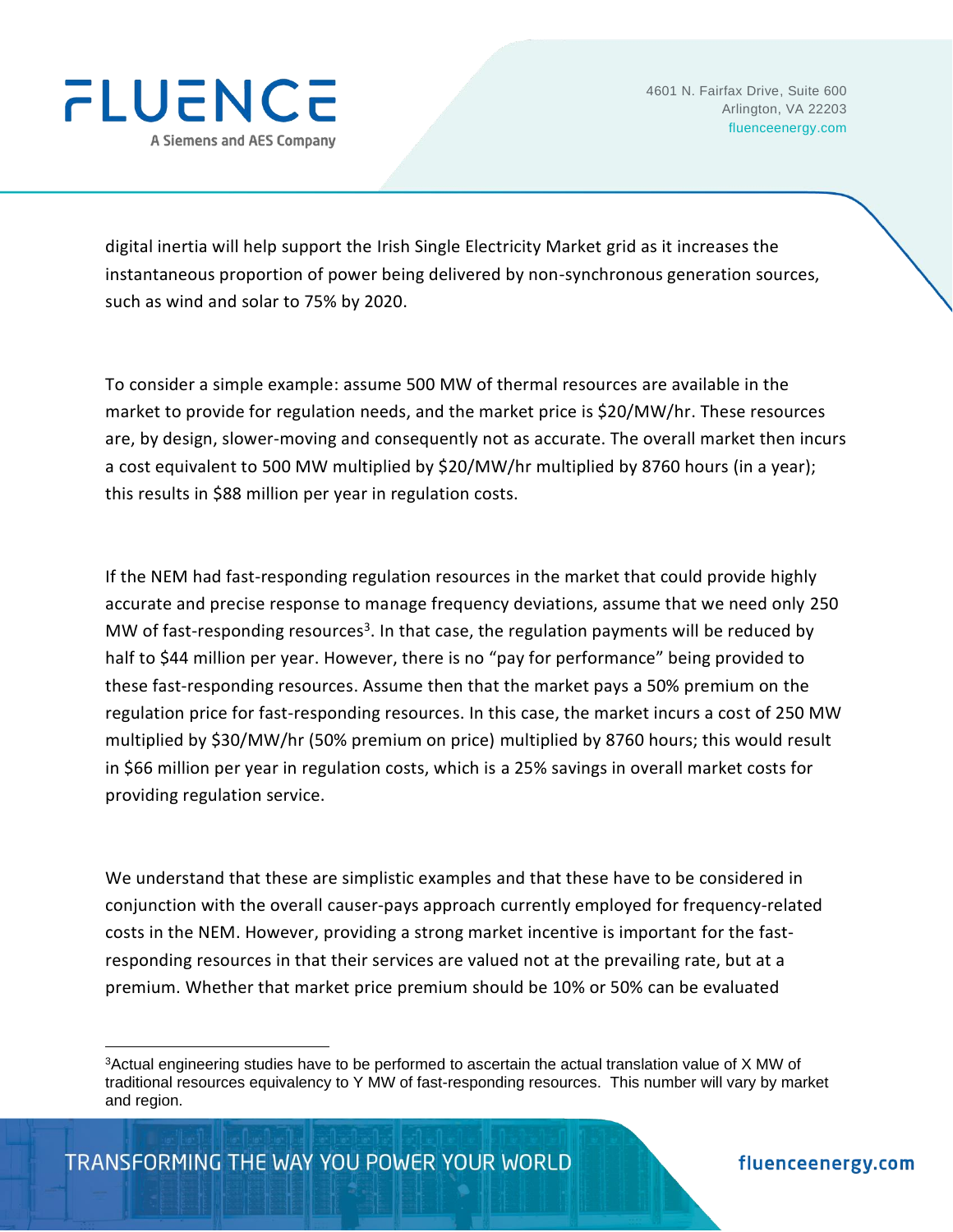

carefully through detailed engineering studies. We at Fluence are happy to engage with AEMO and AEMC in greater detail to work through an appropriate approach.

We believe it is critical to establish a frequency regulation market that incorporates a pay-forperformance mechanism. AEMO will find that the regulation market needs in terms of MW of capacity decreases and that consumers ultimately pay much lesser in overall regulation related costs.

Fluence understands that such a structure will require analysis, time and careful policy structuring, and we believe that there is such a desire to pursue a similar approach to determine a market. In the interim an interventionist approach may be required to bring system reliability - but it should take another form than suggested, to ensure a clear roadmap is put in place to a more efficient market in the future and lower pricing.

Fluence is willing to work closely with AEMO and AEMC to determine potential interim alternate solutions, while a structure is evaluated, discussed and determined to ensure efficient operation of the market for frequency regulation. A 3-year sunset clause is too long, can have a prolonged impact on the market and we argue revisiting the mechanism for procuring frequency regulation services is unnecessarily long. Other markets around the world have been developed and run for years, offering examples that should be either easily replicable or quick to learn from. Additionally, with the retirement of Liddell planned for 2023, the 3-year sunset clause will overlap with this event, which may result in another need for market intervention. Alternative solutions could take the form of:

• Regional procurement of FCAS via bilateral contracts, which in turn may prove financial more beneficial than the draft rule. Procuring services via bilateral contracts is an approach other markets have taken, which requires less support of existing assets that may have the required capabilities.

TRANSFORMING THE WAY YOU POWER YOUR WORLD